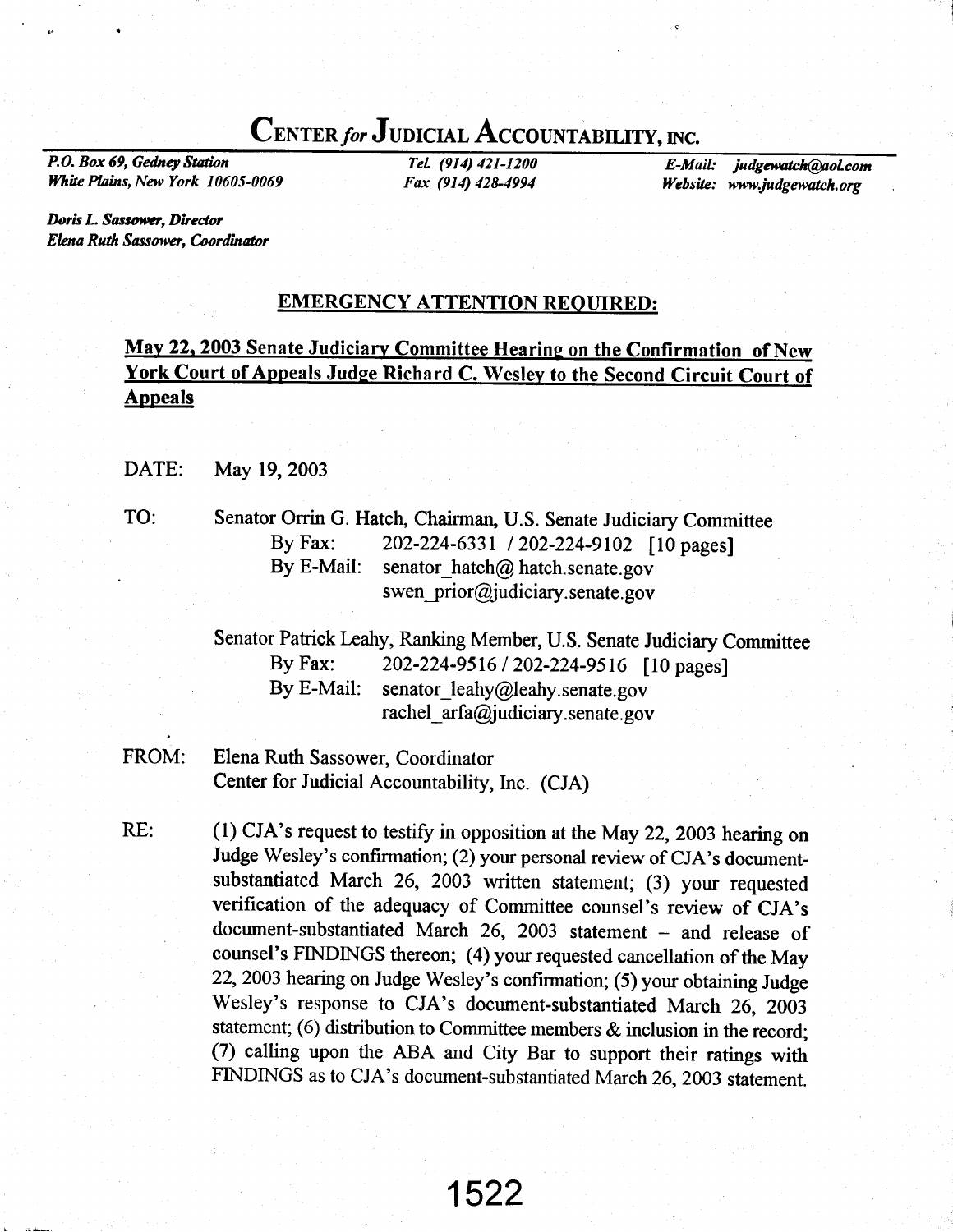This follows up CJA's May 5, 2003 memorandum addressed to each of you, summarizing our hand-delivery of documentary evidence establishing BOTH the unfitness of Judge Richard C. Wesley and P. Kevin Castel, Esq. for the federal judgeships to which they were nominated and the fraudulence of the barebones ratings conferred on them by the American Bar Association (unanimously "Well Qualified") and by the Association of the Bar of the City of New York ("Approved"). We have received NO response to that memorandum which, in addition to requesting that you call upon the ABA and City Bar to substantiate their ratings, requested that we be permitted to testify at any confirmation hearing to be held on these nominations<sup>1</sup>.

Inasmuch as the Committee has now scheduled a hearing on Judge Wesley's confirmation for this Thursday, May 22,2003 (Exhibit "A"), please immediately advise as to whether we will be permitted to testify  $-$  and, if not, why not.

Please also advise as to whether, in scheduling this hearing, you each personally read CJA's March 26,2003 written statement addressed to the ABA and City Bar, detailing Judge Wesley's misconduct in the public interest lawsuit, Elena Ruth Sassower, Coordinator of the Center for Judicial Accountability, Inc., acting pro bono publico v. Commission on Judicial Conduct of the State of New York - and personally reviewed the substantiating documents from the record therein, beginning with the focallydiscussed two final motions and the Court of Appeals' decisions thereon. If not, CJA requests that you immediately do so as it appears that Commiffee counsel reviewing it is INCOMPETENT or OTHERWISE CONFLICTED - at least if the comments of nominations clerk Swen Prior are to be taken as true.

At approximately 4:40 p.m. on Tuesday, May  $13<sup>th</sup>$ , I had a telephone conversation with Mr. Prior<sup>2</sup> in which he claimed that Committee counsel was reviewing the materials

1 As reflected by our May 5, 2003 memorandum (p. 5), we also made a March 14, 2003 written request to be permitted to testify.

<sup>2</sup> This May 13<sup>th</sup> conversation was my first with Mr. Prior since delivery of CJA's May 5, 2003 memorandum to the Committee office with its voluminous substantiating proof, as inventoried in the memorandum. Indeed, even in delivering these materials on Monday, May  $S<sup>th</sup>$ , I had not spoken to Mr. Prior, as he was purportedly unavailable at that time. Nor had he been available in the intervening days, when I telephoned (202-224-5225): Tuesday, May  $6<sup>th</sup>$  (2:05 p.m.); Thursday, May  $8<sup>th</sup>$  (11:25 p.m.); Friday, May 9<sup>th</sup> (2:05 p.m.); Monday, May  $12^{th}$  (2:02 p.m.) - leaving voice mail messages for him, all unreturned. I also called on or about noon on Tuesday, May 13<sup>th</sup>, stating that if I did not hear from him by the end of the day I would turn to someone having supervisory authority over him. Mr. Prior called at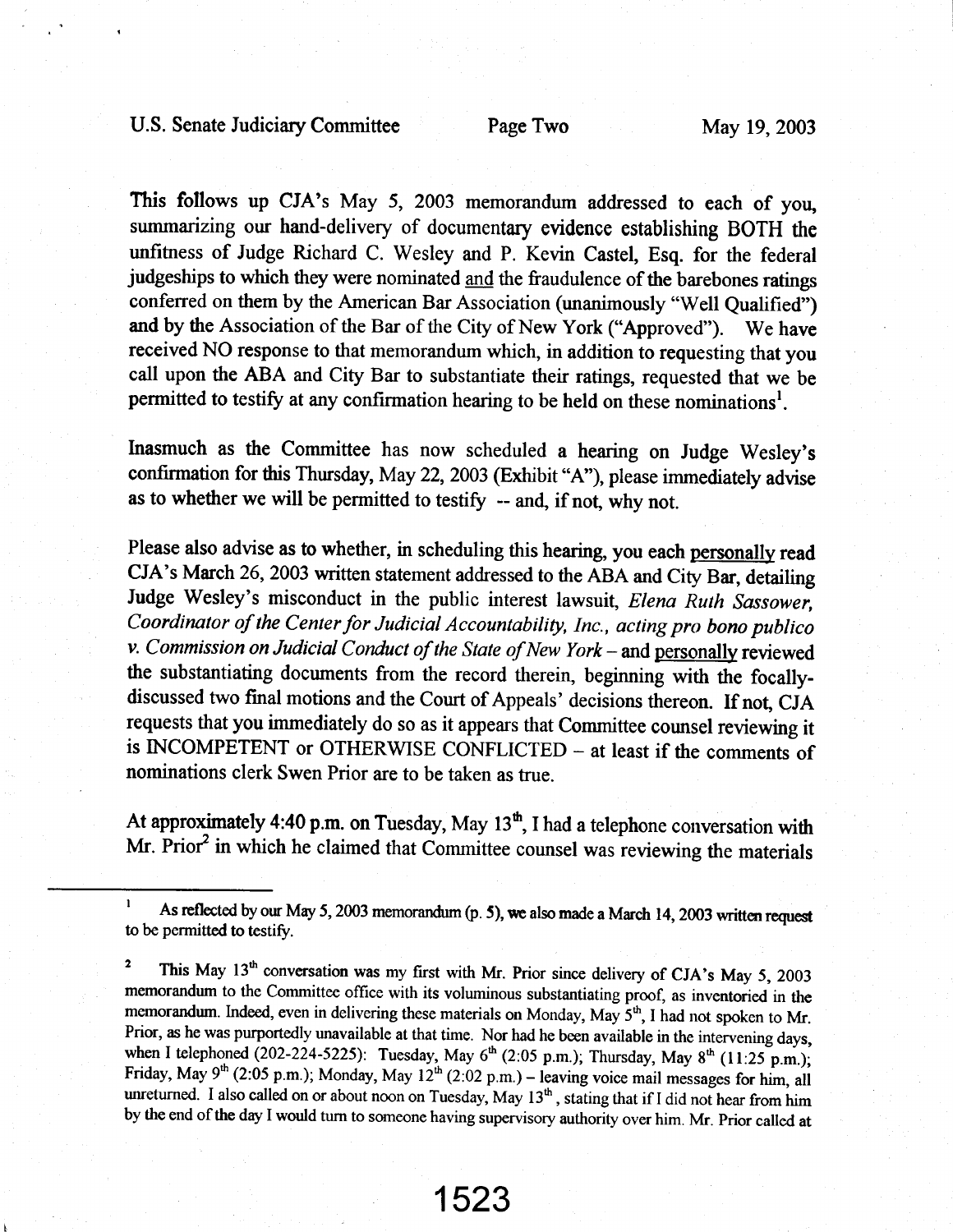delivered on May 5<sup>th</sup>, but didn't understand my "accusations" of misconduct and which documents would substantiate them. My response was that that was impossible, as both the "accusations" and substantiating documents were particularized by CJA's March 26, 2003 statement – and counsel would have to be "brain dead" not to understand what it said and which were the substantiating documents. Repeatedly, I asked for the names of the Committee's reviewing counsel, but Mr. Prior both refused to provide me their names and refused to give me the reason for this refusal. He did, however, agree to pass on my request that reviewing counsel call me so that we could speak directly.

As Mr. Prior is a clerk and also not an attorney, it was not troubling that he admitted that he himself had not read CJA's March 26, 2003 statement. However, it was profoundly froubling that he claimed to be unaware of CJA's May 5, 2003 memorandum to you. This, because the memorandum had been the TOP document under a rubberband binding together CJA's March 26' 2003 statement, the documents focally-discussed therein, AND the redweld folder containing a copy of the motion and appeal papers that were before the New York Court of Appeals in my lawsuit against the Commission.

Two days later and without receiving any phone call from reviewing counsel, I telephoned Mr. Prior. It was then approximately 4:20 p.m. on Thursday, May  $15<sup>th</sup>$  – presumably late enough in the day for Mr. Prior to have been able to let me know that the Committee had scheduled a hearing on Judge Wesley's confinnation for the following Thursday, May  $22^{nd}$ . Yet, he did not disclose this critical information, which I did not learn of until nearly a full 24 hours later when I happened to see the Committee's May 15<sup>th</sup> "NOTICE OF HEARING" posted on its website (Exhibit "A").

In any event, during our May  $15<sup>th</sup>$  conversation, Mr. Prior stated that reviewing counsel had told him I was a "disgruntled litigant" who saw conspiracies and corruption everywhere. Once again, I responded that NO competent counsel reviewing CJA's March 26, 2003 statement and making FINDINGS thereon based on the transmitted documentary evidence could disparage me as a "disgruntled litigant" or dispute that my allegations of corruption, including of the obliteration of ALL cognizable adjudicative standards at every court level of my lawsuit, were fact-specific, law-supported, and FULLY substantiated. Again, Mr. Prior steadfastly refused to identify the names of

approximately 4:40 p.m.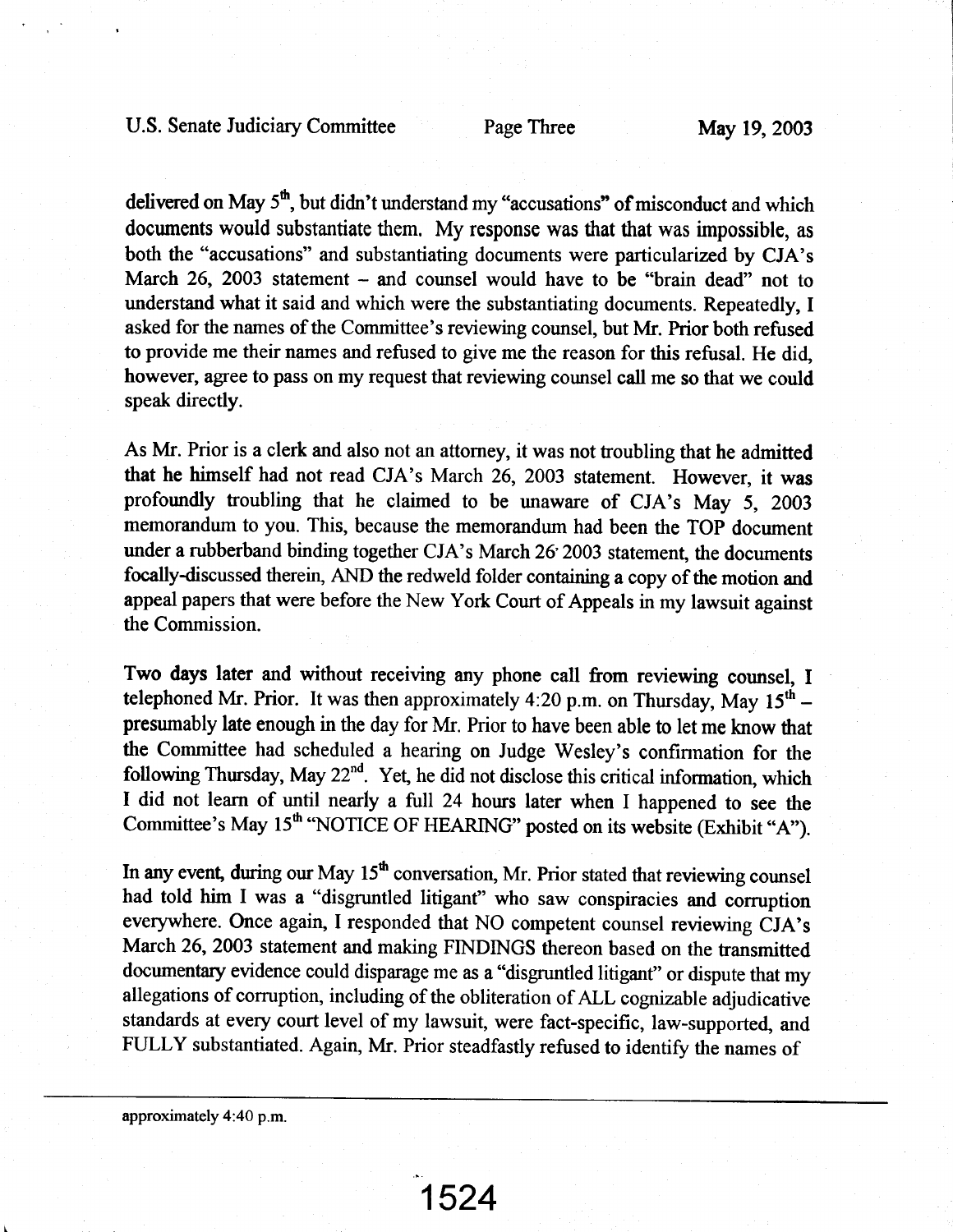the counsel who had allegedly reviewed CJA's document-substantiated March 26, 2003 statement.

I thereupon phoned the Commiffee office (202-224-5225), requesting to speak with someone in a supervisory position, able to address Mr. Prior's refusal to give me the names of counsel and his disturbing report as to what they had told him, wholly inconsistent with what was before them. On the Republican Majority side, I spoke with Matt<sup>3</sup>, the receptionist who had received from me the May  $5<sup>th</sup>$  delivery. He gave me the name of Rebecca Seidel, identifying her as a counsel at the Committee. I left a voice mail message for her at approximately 4:50 p.m. On the Democratic Minority side (202-224-7703), I was initially routed to Senator Schumer's office, where I got a recording. I then called the Democratic side again, and was routed to Helaine Greenfeld, who I was told was a nominations counsel. I left a voice mail message for her at approximately 4:55 p.m.

Each of these counsel presumably knew that the Committee had scheduled a May  $22^{nd}$ hearing on Judge Wesley's confirmation - thereby adding urgency to their return of my phone messages. Yet, the following day, Friday, May 16<sup>th</sup>, I received no return call from them. Finally, at about 3:30 p.m., shortly after my fortuitous discovery of the scheduled May 22<sup>nd</sup> hearing from the Committee's website, I telephoned the Committee. Upon requesting to speak with Ms. Seidel, Iwas allegedly routed to her extension, though, unlike the previous day, no answering machine came on to record a message. I then again called the Committee. Matt, who answered the phone, would not give me the names of any other counsel or of anyone else I could speak with, other than Mr. Prior  $-$  who, as I explained, was refusing to identify the names of counsel who had reviewed CJA's March 26,2003 statement. As with Mr. Prior, Matt endeavored to get me to discuss the basis of CJA's opposition, which I protested as wasteful – such discussion being properly undertaken with counsel. Ultimately, I agreed to be routed to Mr. Prior, for whom I left a voice mail message, reiterating my request to speak directly with counsel and leaving an inquiry, as I had with Matt, as to whether CJA was going to be permitted to testify at the May  $22<sup>nd</sup>$  hearing on Judge Wesley's confrrmation.

<sup>&</sup>lt;sup>3</sup> In a phone conversation at approximately 10:15 a.m. this morning, Matt stated that it was "policy" not to give out last names - but did not know the reason for such policy. He stated that the Chief of Staff would know the reason, but would not give me his name. By contrast, the staff assistant at Chairman Hatch's Senate office (202-224-5251) with whom I had spoken minutes earlier, provided me with her full name, Bethany Andreen.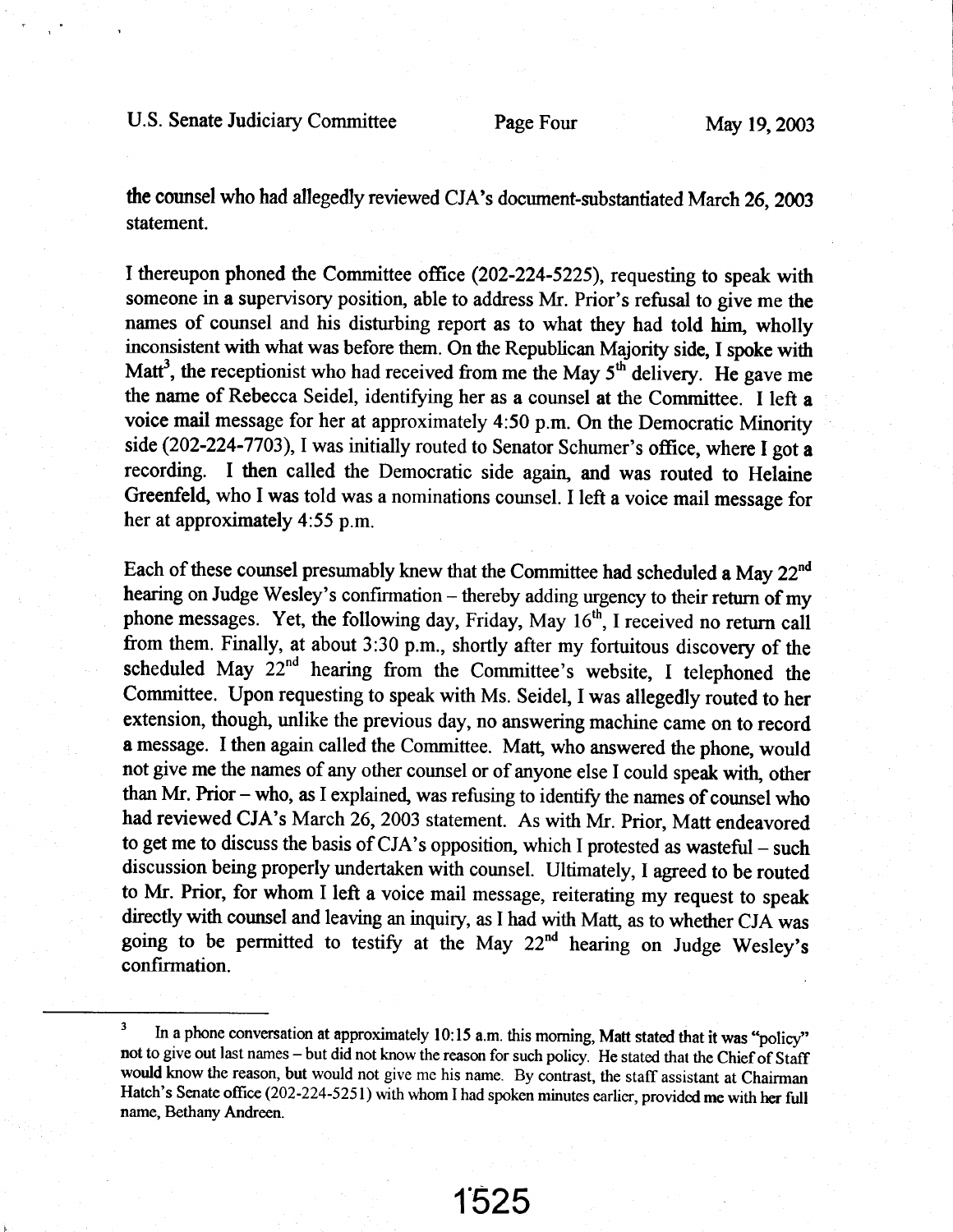## U.S. Senate Judiciary Committee Page Five May 19, 2003

Immediately thereafter, at approximately 3:45 p.m., I telephoned the Senate Judiciary Committee's Democratic Minority office. Although the staff assistant with whom I spoke refused to give me his name, stating that there was a "policy of not giving out names" because of "security"<sup>4</sup>, he confirmed that he was the individual who sits at the desk directly opposite the office door and to whom, on May  $5<sup>th</sup>$ , I had hand-delivered CJA's May 5, 2003 memorandum and substantiating documents for Ranking Member Leahy. In seeking to obtain information as to which counsel - on the Democratic side - had reviewed this document-substantiated memorandum -- the unnamed staff assistant indicated that nominations clerk Rachel Arfa would have such information. Since Ms. Arfa is "hearing impaired", preventing her from communicating by phone - or so I have been told -- I requested that the staff assistant e-mail her, on my behalf, for the names of reviewing counsel and the status of our written requests to testify at Judge Wesley's confirmation hearing.

The failure and refusal of Committee staff to disclose the names of counsel reviewing  $CJA's March 26, 2003 statement and substituting documents – as if there would be$ some need to shield their identities from me -- combined with the failure of any Committee counsel to interview me in connection with the alleged review, including to clarify anything not clear, or to otherwise speak to me - only reinforces that there has been NO appropriate review. Indeed, an appropriate review required the making of FINDINGS - and the only FINDINGS possible from CJA's March 26, 2003 statement, based on the transmitted documentary proof, would have been confirmatory of its accuracy as to the unfitness of Judge Wesley and Mr. Castel - rendering hearings on their confirmations a complete waste of time and taxpayers' money.

1526

l -

I was told the same thing at approximately 9:35 this morning by a second staff assistant, who likewise stated that, as a matter of "policy", for reasons of "security", no names are given. My response was that it also affords anonymity to prevent accountability. Apparently, such "security" policy does not equally apply to Senate Leahy's Senate office (202-224-4242), where the staff assistant who answered my phone call at approximately 9:42 this morning, readily gave me her first name, Erica -- though, thereafter, declining to provide her last name. In now calling the Democratic Minority office a second time (10:25 a.m.), this same staff assistant, having given me the number of Senator Leahy's Senate office and, with knowledge I was preparing to send something, did provide me with the name of the Democratic Minority's Chief of Staff, Bruce Cohen, who he identified as actually its Chief Counsel. He now also told me that Helaine Greenfeld, as nominations counsel, would have reviewed our May 5<sup>th</sup> materials - and put me through to her extension. I left a voice mail message, requesting her return call regarding her FINDINGS thereon, as well as our request to testify.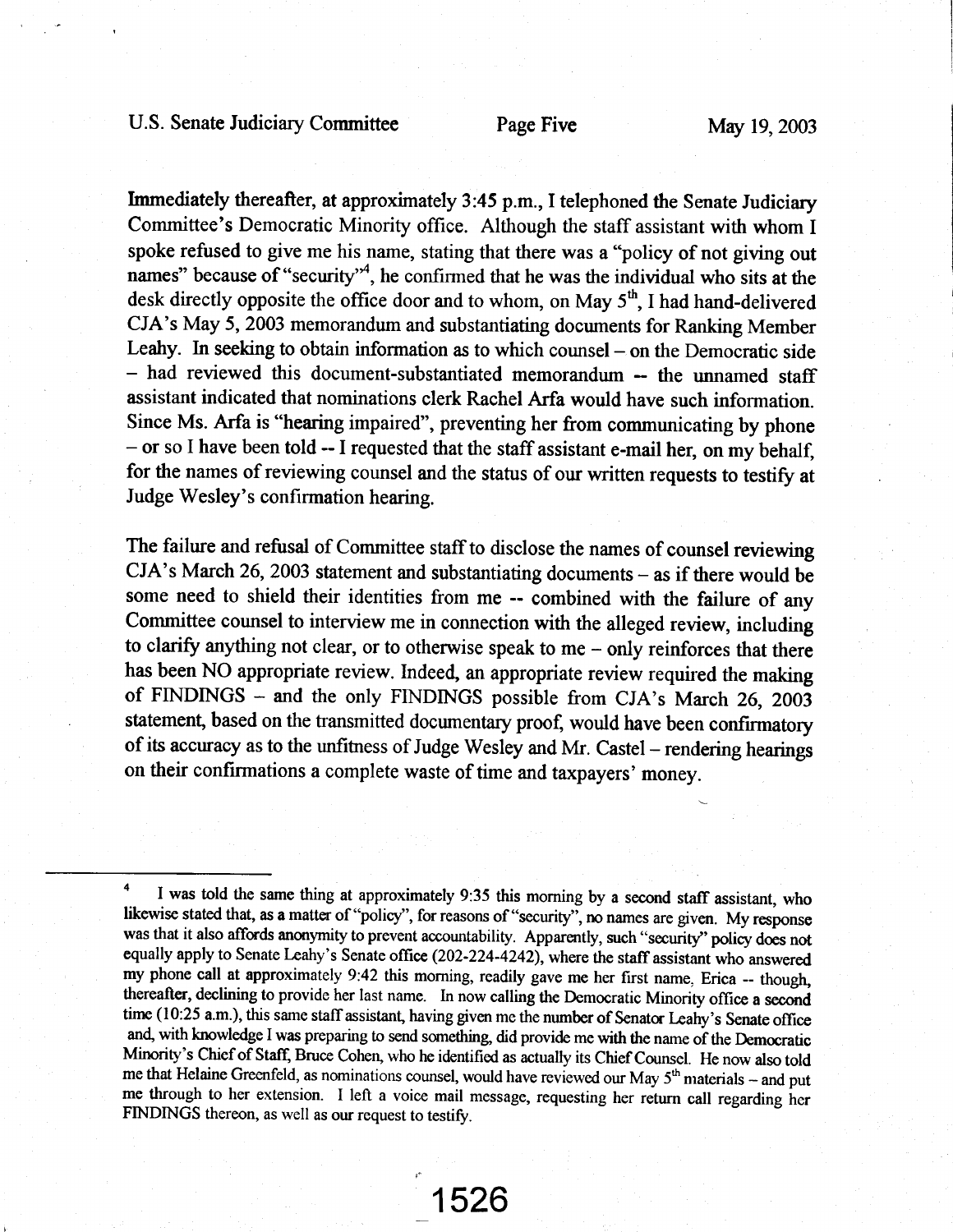CJA, therefore, calls upon you to identify whether, in scheduling the hearing on Judge Wesley's confirmation, you are thereby representing that the Committee appropriately reviewed CJA's March 26,2003 statement. If so, CJA requests that you substantiate same by furnishing the FINDINGS made in connection therewith. As to Judge Wesley, this would include the minimum FINDINGS identified by CJA's March 28, 2OO3 statement (pp. 19-20) as *readily-made* from the focally-discussed two final motions in my lawsuit against the Commission, to wit,

- (1) that the Court of Appeals with Judge Wesley participating  $-$  LIED in dismissing my May 1, 2002 disqualification motion as having been made on "nonstafutory grounds";
- (2) that the Court of Appeals with Judge Wesley participating  $-$  LIED in dismissing the August 17, 1998 disqualification motion made in Schulz v. New York State Legislature for having been made on "nonstatutory grounds";
- (3) that the Court of Appeals with Judge Wesley participating  $-$ CONCEALED the material fact that my May 1, 2002 appeal of right was predicated on the Court's own decision in Valz v. Sheepshead Bay, 249 N.Y. 122, 121-2 (1928);
- (4) that the Court of Appeals with Judge Wesley participating  $-$ CONCEALED the material fact of the basis for my June 17, 2002 motion to strike and CONCEALED, as well, its request for disciplinary and criminal referrals pursuant to expressly-invoked mandatory rules;
- (5) that the RECoRD before the court of Appeals when -- with Judge wesley participating - it rejected review of my lawsuit against the Commission, both by right and by leave, and made no disciplinary, criminal, or other referrals, ESTABLISHED, prima facie, THAT THE COMMISSION WAS THE BENEFICIARY OF FTVE FRAUDULENT LOWER COURT DECISIONS IN THREE SEPARATE LAWSUITS with four of those decisions, two appellate, contravening the Court of Appeals' own decision in Matter of Nicholson, as to the mandatory nature of Judiciary Law §44.1 for investigation of *facially-meritorious* judicial misconduct complaints, received from complainants.

1527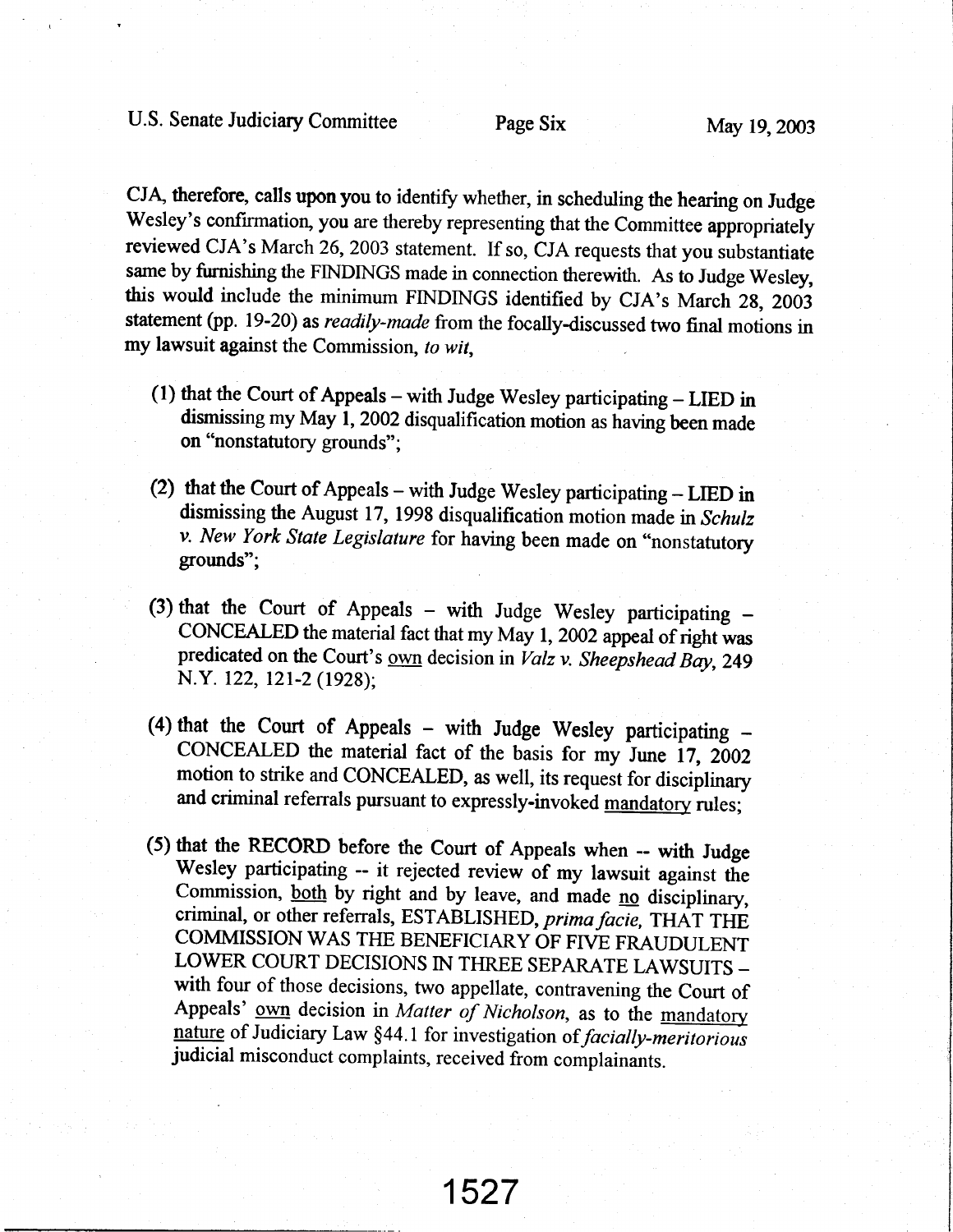Plainly, if, upon your supervisory intervention, you determine the obvious: that<br>Committee counsel has NO FINDINGS confirmatory of appropriate review of CJA's<br>document-substantiated March 26, 2003 statement, you must canc

If, not, CJA calls upon you to ensure that the May  $22^{nd}$  hearing is meaningful. Apart<br>from granting our request to testify in opposition, you must expect – indeed demand<br>– that Judge Wesley respond to the particulars of

\*As Judge wesley did not see fit to respond to my 36-page october 15, 2002 motion for reargument, vacatur for fraud, lack of jurisdiction, disclosure & other relief, except to deny it without reasons and without disclosure, he must do so now, addressing, if not each and every paragraph, the late facts and law presented by each and every section and subsection of the motion, for which a table of contents appears at pages 5-6. Likewise, since his response to the "Question Presented for Review" in my 22-page October 24, 2002 motion for leave to appeal, was to deny it, without reasons, and without making the requested disciplinary and criminal referrals, pursuant to the cited ethical rules, he should be expected to demonstrate that the five lower court decisions of which the Commission is the beneficiary are NOT frauds. Let him begin<br>by just trying to explain how the mandatory statutory language of Judiciary Law §44.1 regarding investigation of judicial misconduct complaints not determined by the Commission to be facially lacking in merit, so recognized by the Court in Matter of Nicholson, 50 N.Y.2d 597, 610-611 (1980), can be reconciled with the four decisions – two appellate -- which purport that the Commission has NO such mandatory duty. Certainly, Judge Wesley should be expected to confront my analyses of the decisions, annexed as Exhibits "H", "T", "K", and "L" --<br>or, at least, their salient aspects, incorporated into the text of my motion. This would include pages 8-12, as to the hoaxes perpetrated by Justice Cahn and Justice Lehner." (underlining added).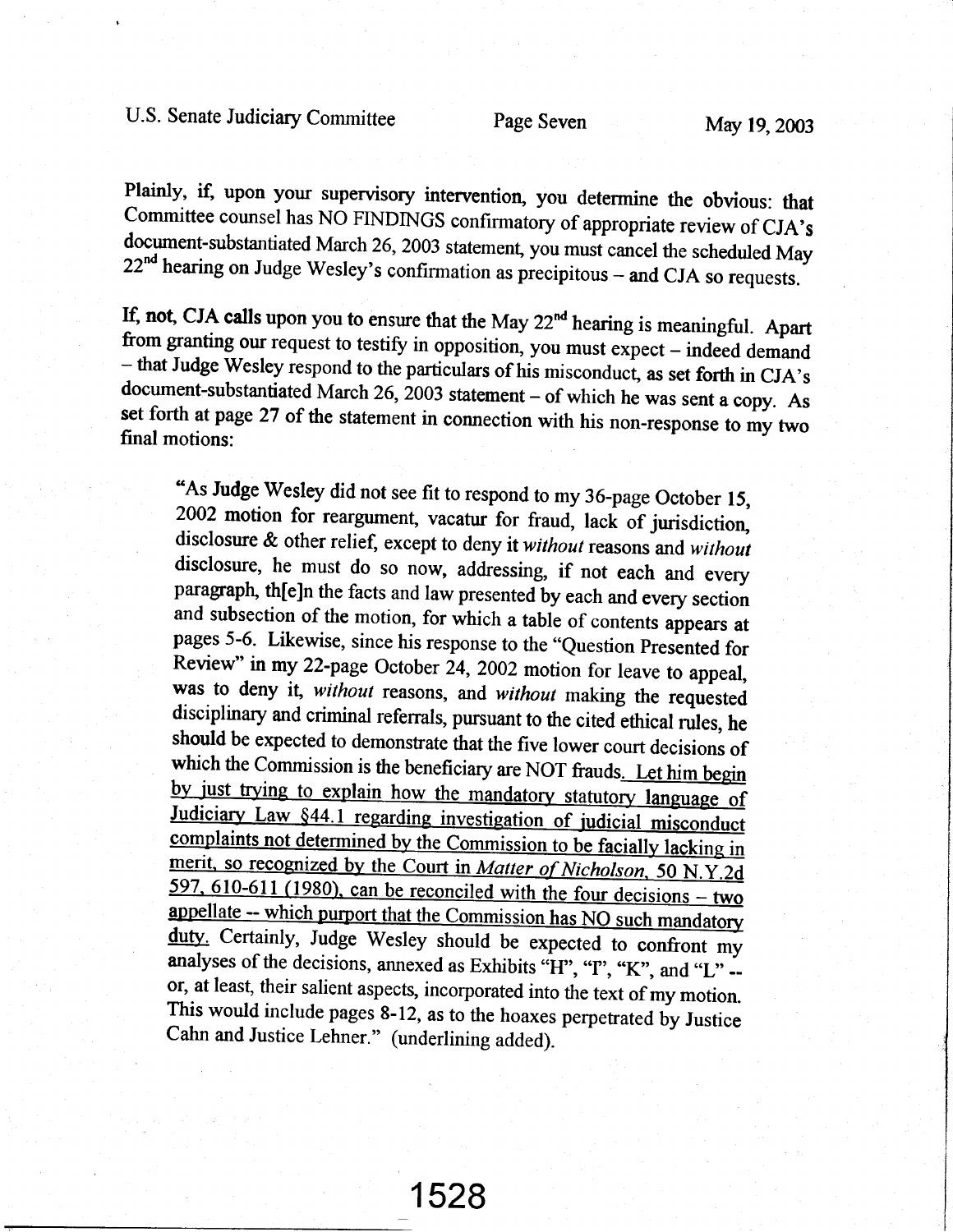To enable the other Committee members to participate in the questioning of Judge Wesley – and to ensure that their votes on his confirmation are properly informed – CJA requests that you instruct Committee staff to replica 5, 2003 memorandum, and our March 26, 2003 statement and distribute copies to each<br>and every Committee member as soon as possible in advance of the hearing. CJA<br>further requests that each of these documents, including the

Finally, as to the foremost request in our May 5, 2003 memorandum that you call upon<br>the ABA and City Bar to disgorge their FINDINGS with respect to CJA's March 26,<br>2003 statement, such is plainly warranted, as would be *r* 

We await your response - and thank you, in advance.

Elena k Hasser

cc: President George W. Bush Senator Charles E. Schumer Senator Hillary Rodham Clinton New York Court of Appeals Judge Richard C. Weslev P. Kevin Castel, Esq. The Press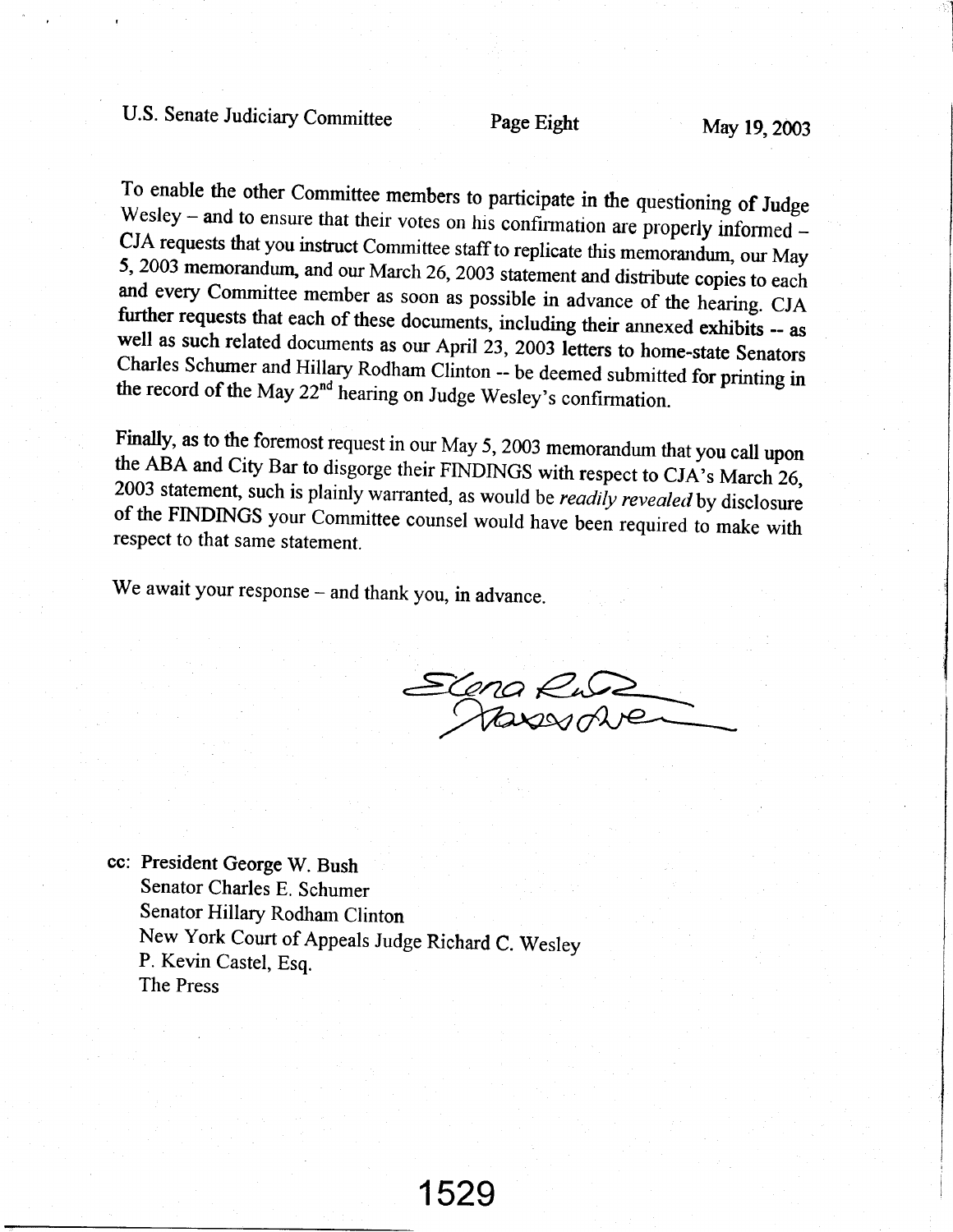rtin

#### **United States Senate** Committee Information 60 . FAQ . SITE MAP ommittee on the Judiciary HOME > HEARINGS > MAY 22, 2003 "Judicial Nominations " **TESTIMONY** Senate Judiciary Committee NG 1988 NG **Full Committee MEMBER START TELEVISION STATEMENTS** DATE: May 22, 2003 libili X TIME: 02:00 PM **ROOM: SD-226** Nimira a c OFFICIAL HEARING NOTICE / WITNESS LIST: **Bishes** Menic May 15, 2003

### NOTICE OF HEARING

The Senate Committee on the Judiciary will hold a hearing on Thursday, May 22, 2003, at 2:00 p.m. in Room 226 of the Senate Dirksen Building, on "Judicial Nominations."

By order of the Chairman

Tentative Agenda

Senate Judiciary Committee Hearing on Judicial Nominations

Thursday, May 22, 2003, at 2:00 p.m.

Dirksen 226

Panel I

[senators]

Panel II

Richard C. Wesley to be United States Circuit Judge

for the Second Circuit

1530  $\stackrel{\sim}{\leadsto}$  \* $\stackrel{\sim}{\pi}$ 

Page 1 of 2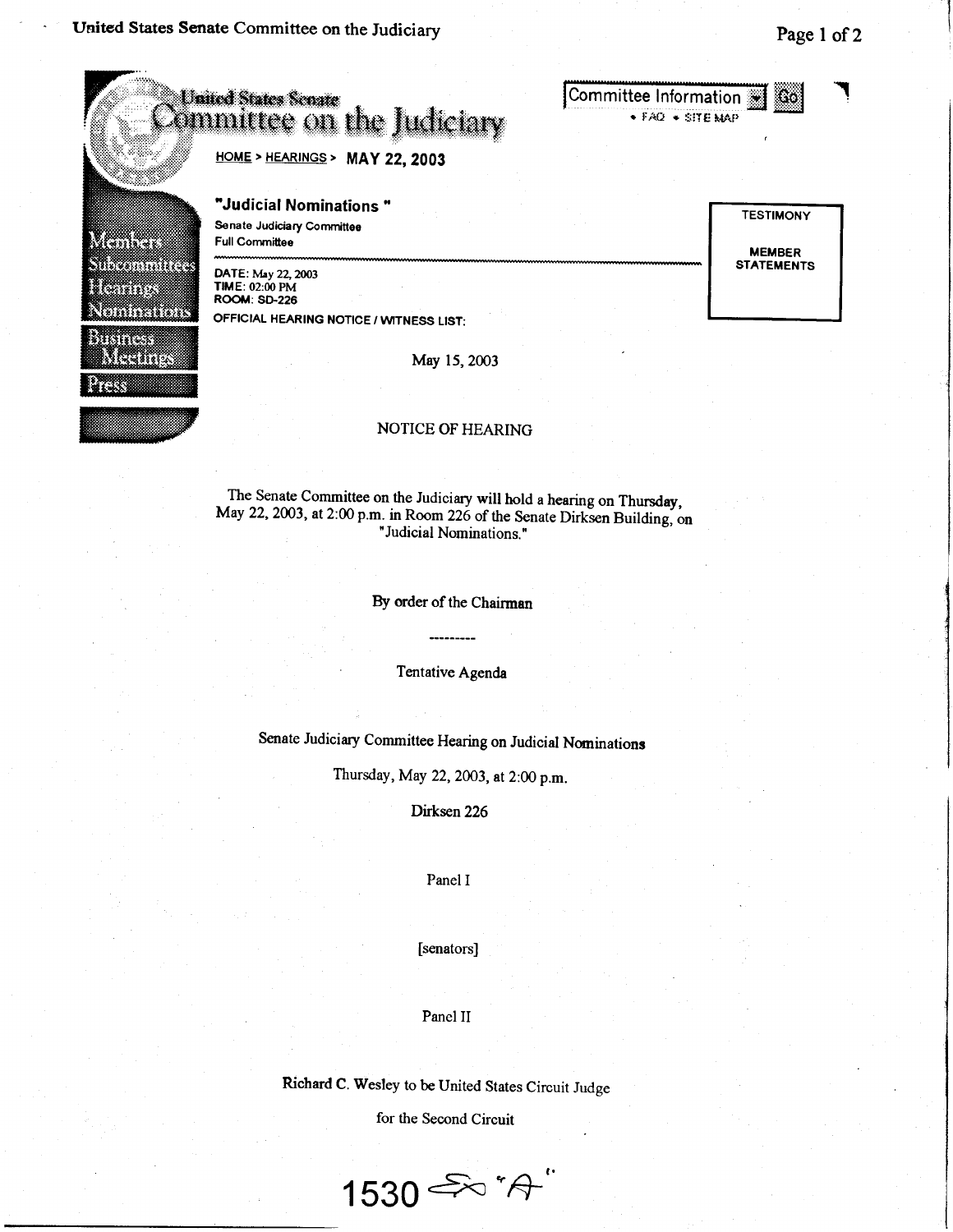United States Senate Committee on the Judiciary

L

j

### Panel III

J. Ronnie Greer to be United States District Judge

for the Eastern District of Tennessee

Thomas M. Hardiman to be United States District Judge for the Western District of pennsvlvania

Mark R. Kravitz to be United States District Judge for the District of Connecticut

John A. Woodcock to be United States District Judge

for the District of Maine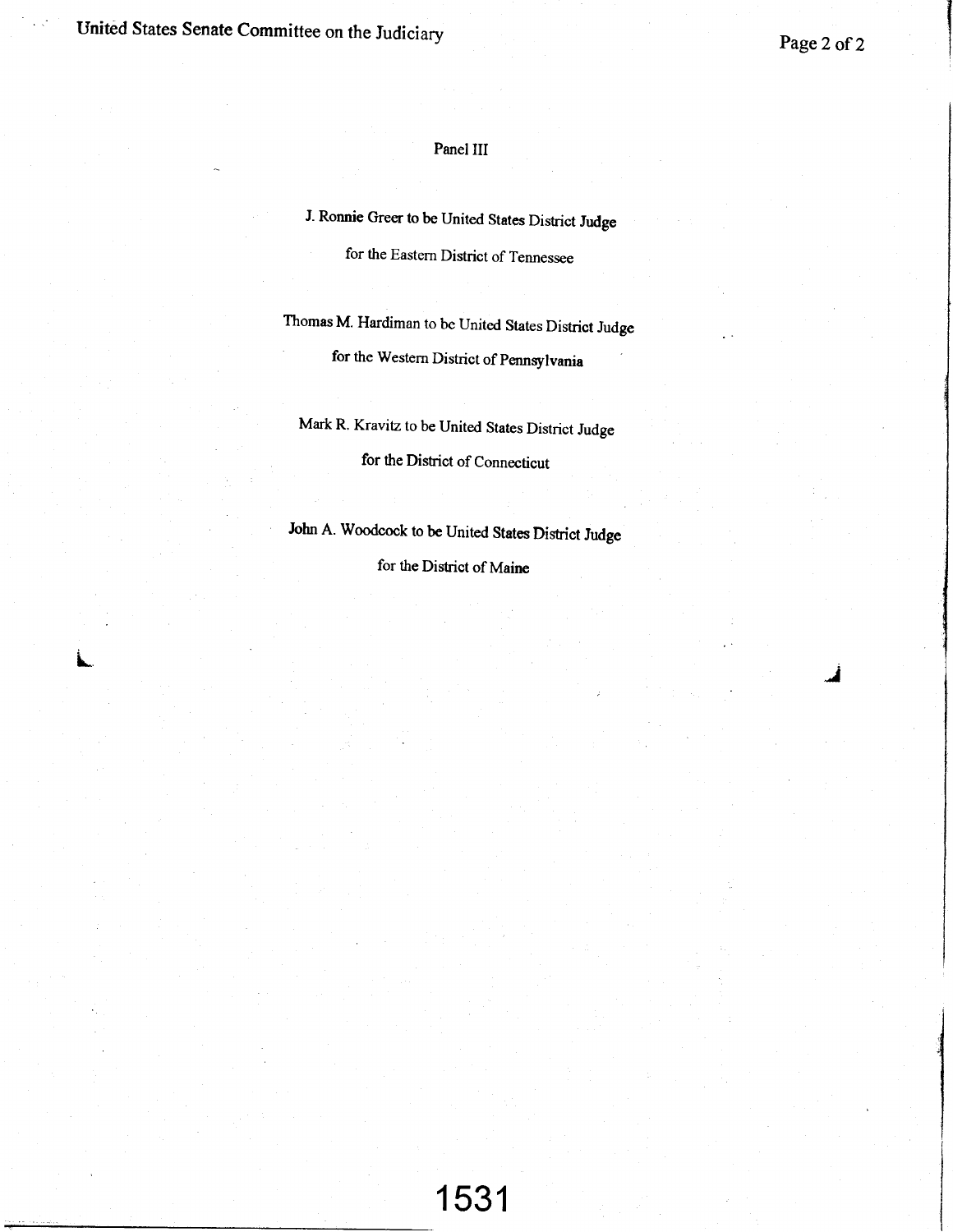Menoto Hatch-Ceany

TRANSMISSION VERIFICATION REPORT

Chairman that Senate Vodician TIME :  $\frac{\sqrt{19}}{21441335}$  01:30 NAME : CJA

FAX : 9144284994 TEL : 9144211200

| $\sim$ $\sim$      |                      |  |
|--------------------|----------------------|--|
| DATE, TIME         | <del>14 81.</del> 23 |  |
| FAX NO. /NAME      | 12022249102          |  |
| <b>DURATION</b>    | 00:07:08             |  |
| PAGE(S)            | 10                   |  |
| RESUL <sup>+</sup> | ΟK                   |  |
| MODE.              | STANDARD             |  |
|                    | <b>ECM</b>           |  |
|                    |                      |  |

Ranking Member<br>Brade Judicion TRANSMISSION VERIFICATION REPORT TIME : 05/19/2003 11:37 NAME : CJA FAX : 9144284994 TEL : 9144211200 DATE, TIME 05/19 11:30 FAX NO. /NAME 12022249516 **DURATION** 00:06:34 PAGE (S)  $10$ **RESULT** OK. **MODE** STANDARD ECM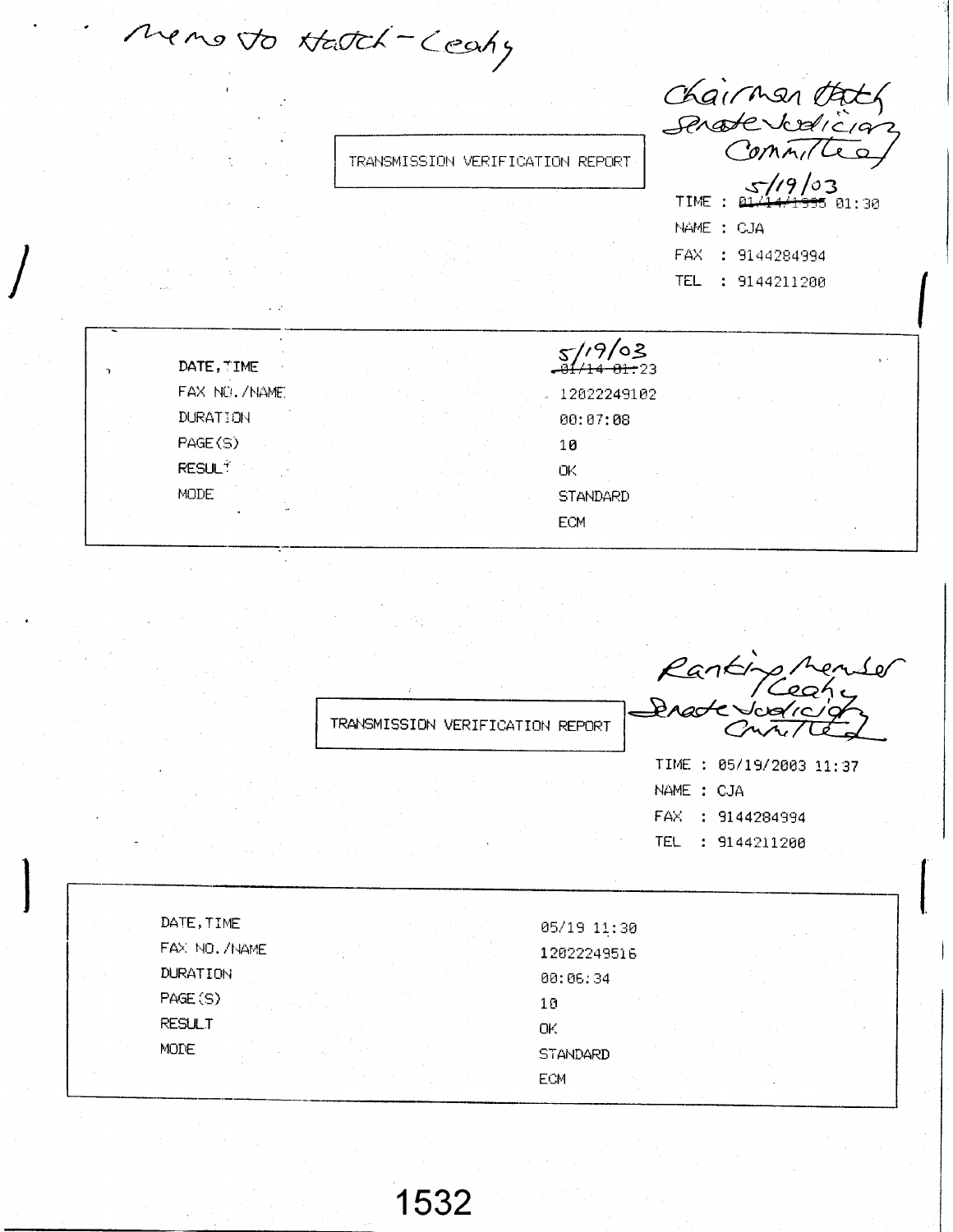TRANSMISSION VERIFICATION REPORT

Senator Hatch -

TIME : 05/19/2003 13:32 NAME : CJA FAX : 9144284994 TEL : 9144211200

| DATE, TIME    |             |  |
|---------------|-------------|--|
|               | 05/19 13:23 |  |
| FAX NO. /NAME | 12022246331 |  |
| DURATION      | 00:09:16    |  |
| PAGE(S)       | 10          |  |
| <b>RESULT</b> | OΚ          |  |
| <b>MODE</b>   | STANDARD    |  |
|               | <b>ECM</b>  |  |